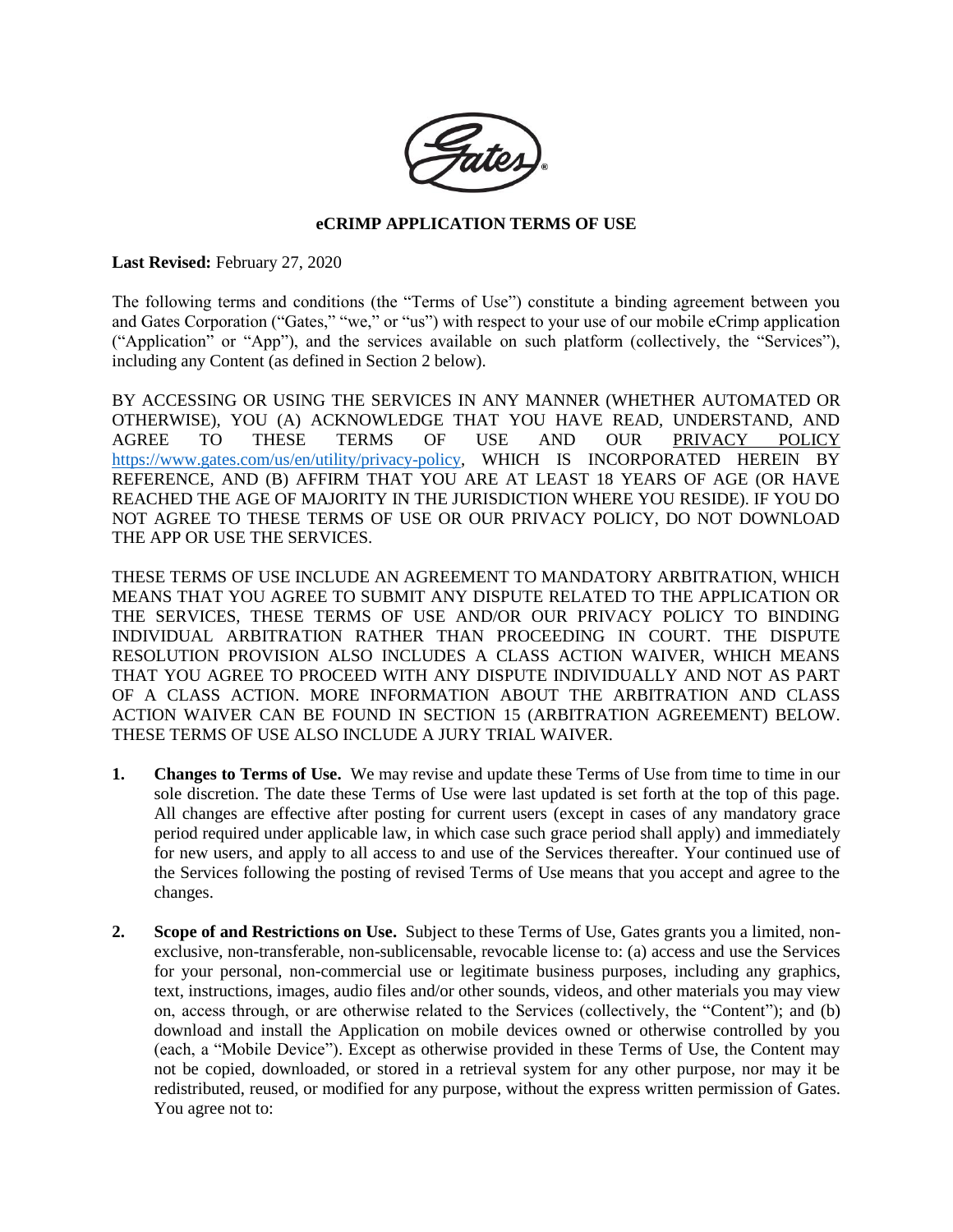- collect information from the Services using an automated software tool or manually on a mass basis;
- use automated means to access the Services, or gain unauthorized access to the Services or to any account or computer system connected to the Services;
- obtain, or attempt to obtain, access to areas of the Application or our systems that are not intended for access by you;
- "flood" the Services with requests or otherwise overburden, disrupt, or harm the Services or our systems;
- restrict or inhibit other users from accessing or using the Services;
- modify or delete any copyright, trademark, or other proprietary rights notices that appear on the Application or in the Content; or
- access or use the Services or Content for any unlawful purpose or otherwise beyond the scope of the rights granted herein.

If you download the Application, you further agree not to:

- copy the Application (except to install it on your Mobile Devices);
- modify, translate, adapt, or otherwise create derivative works or improvements, whether or not patentable, of the Application;
- reverse engineer, disassemble, decompile, decode, or otherwise attempt to derive or gain access to the source code of the Application or any part thereof;
- rent, lease, lend, sell, sublicense, assign, distribute, publish, transfer, or otherwise make available the Application or any features or functionality of the Application to any third party for any reason, including by making the Application available on a network where it is capable of being accessed by more than one device at any time; or
- remove, disable, circumvent, or otherwise create or implement any workaround to any copy protection, rights management, or security features in or protecting the Application.
- **3. Ownership.** The Services (including the Content) are owned by Gates and its licensors and are protected under copyright, trademark, and other applicable United States and international laws and treaties. Without limiting the foregoing, the trademarks, service marks, and logos displayed on the Application are registered and unregistered marks of Gates and its licensors. The Application is licensed, not sold, to you. You acknowledge and agree that, as between you and Gates, Gates is and shall remain the sole owner of the Services and the Content, including, without limitation, all patents, copyrights, trademarks, trade secrets, and other intellectual property and proprietary rights therein and thereto.
- **4. Account Registration and Security.** Access to and use of certain Services requires you to register for an account. You agree to provide true, accurate, current, and complete information about yourself as prompted by the applicable registration or log-in form, and you are responsible for keeping such information up to date. You are responsible and liable for all activities conducted through your account, regardless of who conducts those activities. You may not share your account with anyone or allow anyone else to access or use your account. You are responsible for maintaining the confidentiality of your account information, including your username and password. You agree to immediately notify Gates of any unauthorized use of your account, or any other breach of security. We are not liable for any loss or damage arising from your failure to protect your username or password.
- **5. Electronic Communications.** The communications between you and Gates via the Services use electronic means. For contractual purposes, you consent to receive communications from us in electronic form, and you agree that all terms and conditions, agreements, notices, disclosures, and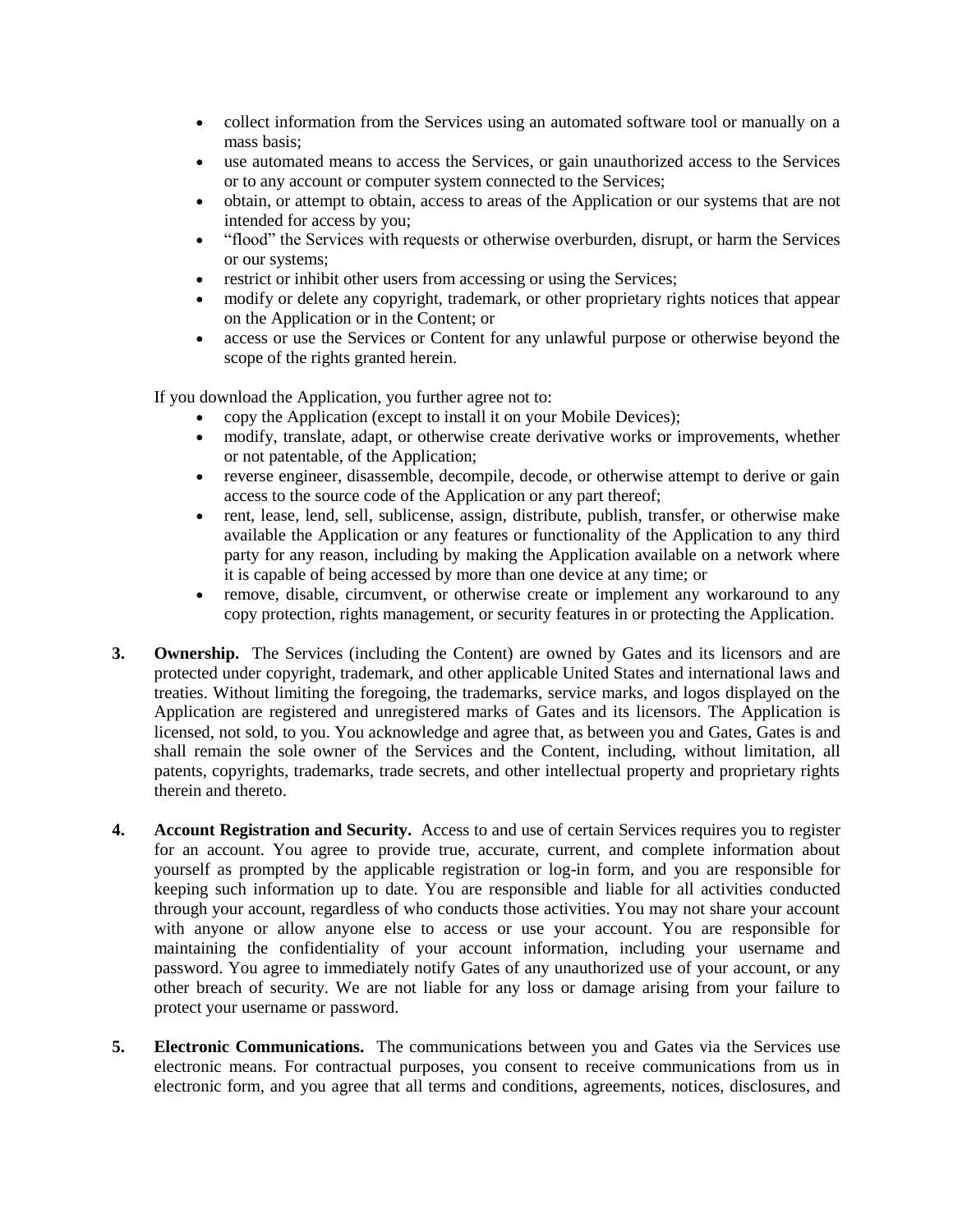other communications that we provide to you electronically satisfy any legal requirement that such communications be in writing.

- **6. Privacy Policy.** You acknowledge and agree that all information collected by Gates is subject to our Privacy Policy [https://www.gates.com/us/en/utility/privacy-policy.](https://www.gates.com/us/en/utility/privacy-policy) By using the Services, you consent to all actions we take with respect to your information in compliance with our Privacy Policy.
- **7. Application Updates.** Gates may, from time to time in its sole discretion, develop and provide Application updates, which may include upgrades, bug fixes, patches and other error corrections and/or new features (collectively, "Updates"). Updates may also modify or delete in their entirety certain features and functionality of the Services. You agree that Gates has no obligation to provide any Updates or to continue to provide or enable any particular features or functionality of the Services. Based on your Mobile Device settings, when your Mobile Device is connected to the Internet, either: (a) an Application will automatically download and install all available Updates; or (b) you may receive notice of or be prompted to download and install available Updates. You agree to promptly download and install all Updates and acknowledge and agree that the Application or portions thereof may not properly operate should you fail to do so. You further agree that all Updates will be deemed part of the Application and will be subject to these Terms of Use.

## **8. Change and Suspension.**

- 8.1. Changes to the Services. Gates reserves the right to make changes to, suspend, or discontinue (temporarily or permanently) the Services or any portion thereof (including any Content) at any time. You agree that Gates will not be liable to you or to any third party for any such change, suspension, or discontinuance.
- 8.2. Suspension/Termination of Access. Gates has the right to deny access to, and to suspend or terminate your access to, the Services or to any features or portions thereof, at any time and for any reason, including if you violate these Terms of Use. If we suspend or terminate your access to the Services, you will continue to be bound by the Terms of Use that were in effect as of the date of your suspension or termination.

# <span id="page-2-0"></span>**9. Disclaimer; Limitation of Liability.**

- 9.1. Acknowledgements. You acknowledge and agree that each time you submit information in order to generate crimper specifications through the App, the crimper specifications generated are specific to the information submitted and supersede all previous printed and electronic crimper specifications obtained through the App or other means available from Gates. All settings available through the App are APPROXIMATE and provided without guarantee, representation or warranty of any kind. You are responsible for always checking the final crimp measurements to ensure the crimp has been properly formed. Under no circumstances will Gates be liable or responsible for your use of any specifications or other information obtained through the App.
- <span id="page-2-1"></span>9.2. Disclaimer of Warranties. THE SERVICES, THE APPLICATION AND THE CONTENT ARE PROVIDED TO YOU ON AN "AS IS" AND "AS AVAILABLE" BASIS, WITHOUT WARRANTIES OF ANY KIND, AND GATES HEREBY DISCLAIMS ALL WARRANTIES, WHETHER EXPRESS, IMPLIED, STATUTORY, OR OTHERWISE, INCLUDING BUT NOT LIMITED TO ANY IMPLIED WARRANTIES OF MERCHANTABILITY, FITNESS FOR A PARTICULAR PURPOSE, AND NON-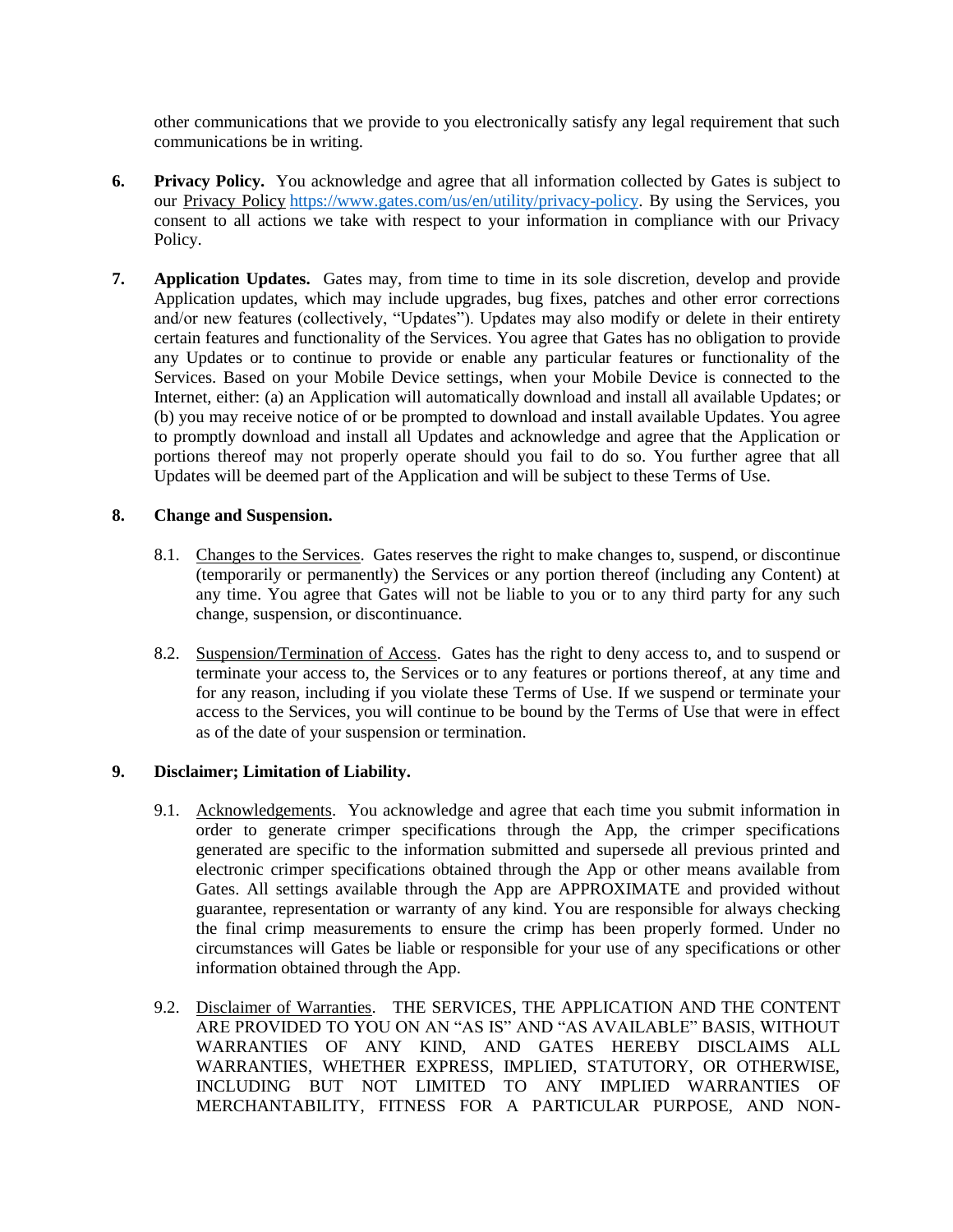INFRINGEMENT. NEITHER GATES NOR ANY PERSON ASSOCIATED WITH GATES MAKES ANY REPRESENTATION OR WARRANTY WITH RESPECT TO THE COMPLETENESS, SECURITY, RELIABILITY, QUALITY, ACCURACY, OR AVAILABILITY OF THE SERVICES, THE APPLICATION OR ANY CONTENT. WITHOUT LIMITING THE FOREGOING, NEITHER GATES NOR ANYONE ASSOCIATED WITH GATES REPRESENTS OR WARRANTS THAT THE SERVICES, THE APPLICATION OR THE CONTENT WILL BE ACCURATE, RELIABLE, ERROR-FREE, OR UNINTERRUPTED, THAT DEFECTS WILL BE CORRECTED, THAT THE SERVICES, THE APPLICATION, CONTENT, OR THE SERVERS THAT MAKE THEM AVAILABLE ARE FREE OF VIRUSES OR OTHER HARMFUL COMPONENTS, OR THAT THE SERVICES, THE APPLICATION OR THE CONTENT WILL OTHERWISE MEET YOUR NEEDS OR EXPECTATIONS.

- 9.3. Limitation of Liability. TO THE FULLEST EXTENT PERMITTED BY LAW, IN NO EVENT WILL GATES OR ITS OFFICERS, DIRECTORS, EMPLOYEES, AGENTS, LICENSORS, OR SERVICE PROVIDERS BE LIABLE FOR ANY DIRECT, INDIRECT, INCIDENTAL, CONSEQUENTIAL, SPECIAL, PUNITIVE, OR EXEMPLARY DAMAGES ARISING FROM OR RELATED TO YOUR USE OF OR INABILITY TO USE THE SERVICES, THE APPLICATION OR THE CONTENT, INCLUDING, BUT NOT LIMITED TO, BODILY INJURY OR DEATH, LOSS OF REVENUE, LOSS OF PROFITS, LOSS OF BUSINESS, LOSS OF USE, OR LOSS OF DATA, WHETHER CAUSED BY TORT (INCLUDING NEGLIGENCE), BREACH OF CONTRACT, OR OTHERWISE, EVEN IF FORESEEABLE. IF, NOTWITHSTANDING THE PROVISIONS OF THIS SECTION 9.3, GATES IS FOUND LIABLE FOR ANY LOSS, DAMAGE, OR INJURY UNDER ANY LEGAL THEORY RELATING IN ANY WAY TO THE SUBJECT MATTER OF THESE TERMS OF USE, IN NO EVENT WILL GATES' AGGREGATE LIABILITY TO YOU OR ANY THIRD PARTY EXCEED U.S. \$100.00. THE FOREGOING LIMITATIONS SHALL APPLY EVEN IF YOUR REMEDIES UNDER THESE TERMS OF USE FAIL OF THEIR ESSENTIAL PURPOSE. USE OF THE SERVICES AND THE APPLICATION IS AT YOUR SOLE RISK.
- 9.4. Exclusions. Some jurisdictions do not allow the exclusion or limitation of certain warranties or consequential damages, so some of the exclusions and/or limitations in this Section [9](#page-2-0) may not apply to you.
- **10. Indemnification.** You agree to indemnify, defend, and hold Gates and its officers, directors, employees, agents, licensors, and service providers harmless from and against any claims, liabilities, losses, damages, judgments, awards, costs, and expenses (including reasonable attorneys' fees) arising out of or resulting from your use of the Services, Application and/or any Content, or any violation of these Terms of Use or applicable law. We reserve the right, at our own expense, to assume the exclusive defense and control of any action subject to indemnification by you, and in such event you agree to cooperate with us in defending such action. Your indemnification, defense, and hold harmless obligations will survive the termination of your use of the Services and/or these Terms of Use.
- **11. Third Party Materials.** The Services may display, include, or make available third-party content (including data, information, applications and other products services and/or materials) or provide links to third-party websites or services (collectively, "Third Party Materials"). You acknowledge and agree that Gates is not responsible for any Third Party Materials, including their accuracy, completeness, timeliness, validity, legality, decency, quality, or any other aspect thereof. Gates does not assume and will not have any liability to you or any other person or entity for any Third Party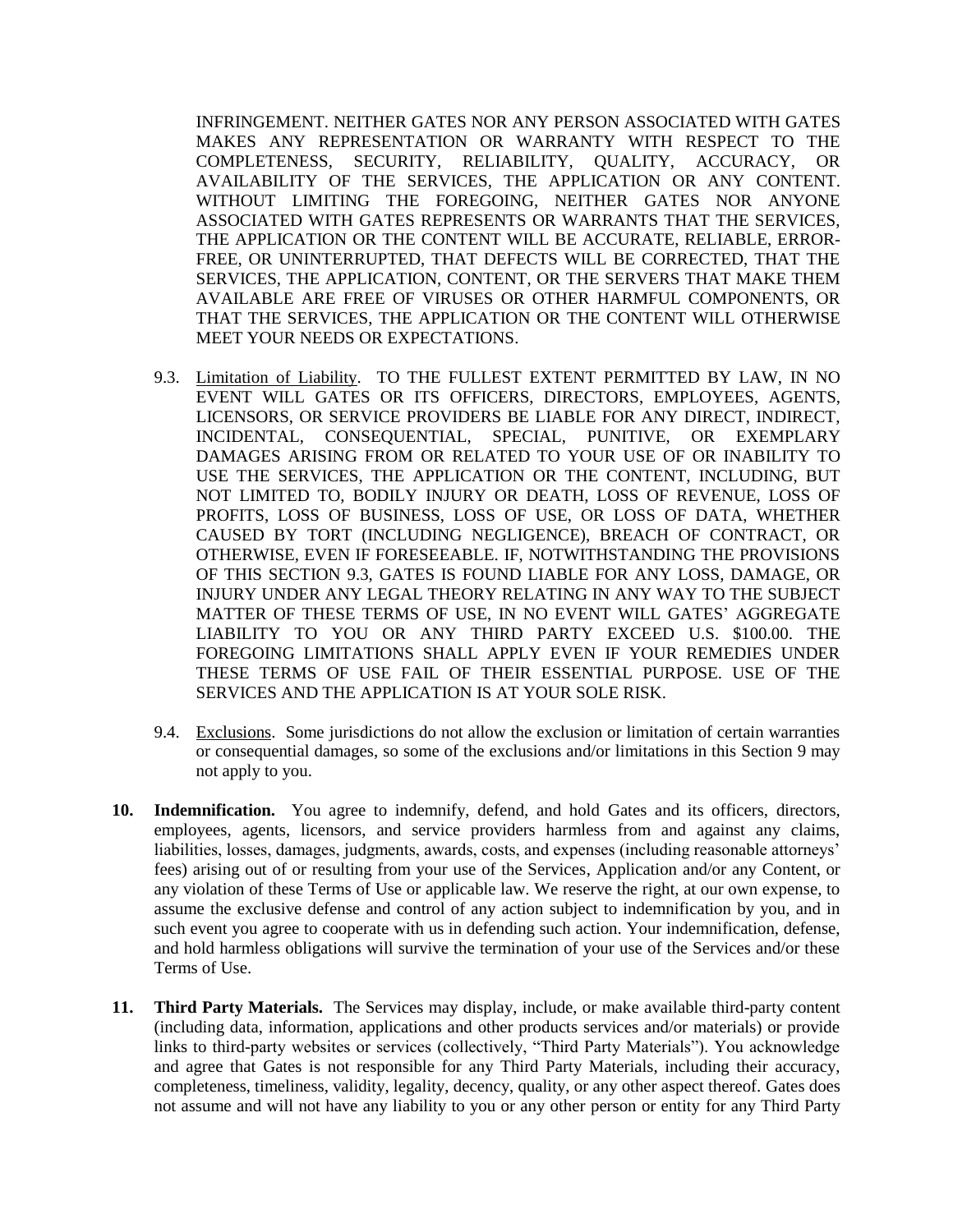Materials. Third Party Materials and links thereto are provided solely as a convenience to you, and you access and use them at entirely at your own risk and subject to such third parties' terms and conditions.

- **12. Third Party Platforms.** Gates may provide the Services to you through third-party websites, operating systems, platforms, and portals (collectively, "Third Party Platforms"). Additional terms and conditions may apply to you with respect to your use of Third Party Platforms, which are not under Gates' control. Gates does not assume any responsibility or liability for your use of such Third Party Platforms.
- **13. Notice Regarding Apple**. The following additional terms and conditions apply to use of the Application on an Apple, Inc. ("Apple") iOS-powered Mobile Device. You and Gates acknowledge that these Terms of Use are concluded between you and Gates only, and not with Apple, and Apple is not responsible for the Application or the Content thereof. You agree that your license to use the Application is limited to the Apple iOS Mobile Device that you own or control and that your use of the Application shall be subject to the usage rules set forth in Apple's then-current App Store Terms of Service. You and Gates acknowledge that Apple shall have no obligation to provide maintenance and support services with respect to the Application. In the event of any failure of the Application to conform to any applicable warranty, you may contact Apple and Apple will refund the purchase price for the Application to you. To the maximum extent permitted by applicable law, Apple will have no other warranty obligation whatsoever with respect to the Application, and Apple will not be responsible for any other claims, losses, liabilities, damages, costs or expenses attributable to any failure of the Application to conform to any applicable warranty. Please note that we have disclaimed all warranties with respect to the Application - see Section [9.2](#page-2-1) (Disclaimer of Warranties). You and we acknowledge that Apple shall have no responsibility for addressing any claims by you or any third party relating to the Application or your possession and/or use of the Application, including, but not limited to: (a) product liability claims; (b) any claim that the Application fails to conform to any applicable legal or regulatory requirement; and (c) claims arising under consumer protection, privacy or similar legislation. If a third party claims that the Application or your possession and use of the Application infringes a third party's intellectual property rights, Apple is not responsible for the investigation defense, settlement or discharge of any such intellectual property infringement claim. You represent and warrant that you are not located in a country that is subject to a United States government embargo, or that has been designated by the United States government as a "terrorist supporting" country, and that you are not listed on any United States government list of prohibited or restricted parties. Gates' contact information for any questions, complaints or claims with respect to the Application is set forth in Section [17](#page-7-0) below. You agree to comply with all applicable third party terms of agreement when using the Application. You and we acknowledge and agree that Apple, and Apple's subsidiaries, are third party beneficiaries of these Terms of Use. Upon your acceptance of these Terms of Use, Apple will have the right (and will be deemed to have accepted the right) to enforce these Terms of Use against you as a third party beneficiary thereof.
- **14. U.S. Export Controls.** The Application may be subject to United States export laws, including the including the United States Export Administration Act and its associated regulations. You shall not, directly or indirectly, export, re-export, or release the Application to, or make the Application accessible from, any jurisdiction or country to which export, re-export, or release is prohibited by law, rule, or regulation. You shall comply with all applicable laws, rules, and regulations, and complete all required undertakings (including obtaining any necessary export license or other governmental approval), prior to exporting, re-exporting, releasing or otherwise making the Application available outside the United States.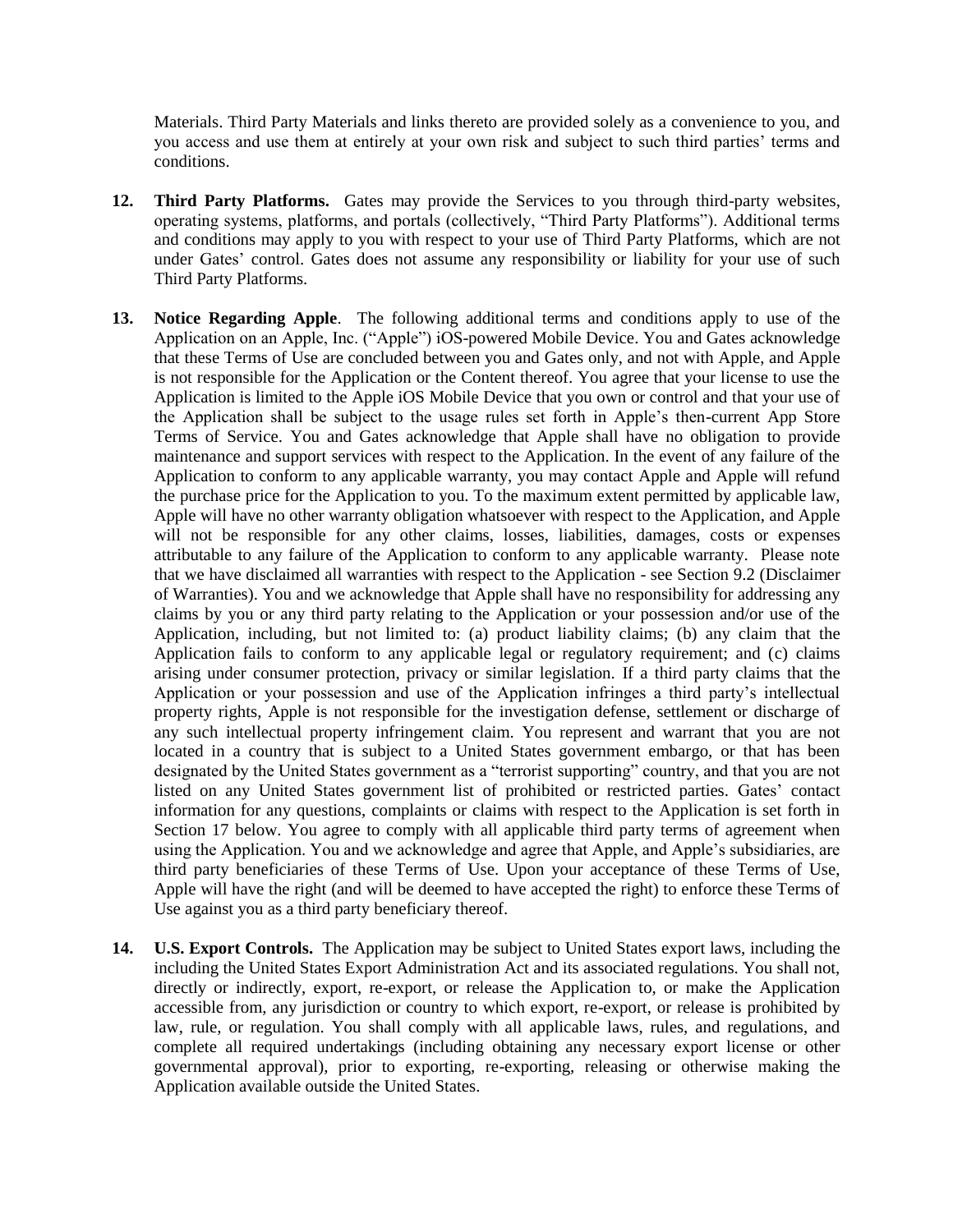## <span id="page-5-0"></span>**15. ARBITRATION AGREEMENT. PLEASE READ THIS SECTION CAREFULLY. IT AFFECTS YOUR RIGHTS AND IMPACTS THE WAY THAT YOU AND WE BRING CLAIMS AGAINST EACH OTHER AND HOW THOSE CLAIMS ARE DECIDED.**

- 15.1. Dispute Resolution. YOU AND WE AGREE THAT ANY DISPUTE OR CLAIM RELATING IN ANY WAY TO THE INTERPRETATION, APPLICABILITY, ENFORCEABILITY, OR FORMATION OF THESE TERMS OF USE OR YOUR USE OF THE APPLICATION, SERVICES AND/OR CONTENT WILL BE RESOLVED EXCLUSIVELY THOUGH FINAL AND BINDING ARBITRATION, RATHER THAN IN COURT. THIS AGREEMENT TO ARBITRATE IS INTENDED TO BE BROADLY INTERPRETED AND INCLUDES ANY DISPUTE, CLAIM, OR CONTROVERSY BETWEEN YOU AND GATES REGARDING ANY ASPECT OF YOUR RELATIONSHIP WITH US OR ANY CONDUCT OR FAILURE TO ACT ON OUR PART, INCLUDING CLAIMS BASED ON BREACH OF CONTRACT, TORT (FOR EXAMPLE, A NEGLIGENCE OR PRODUCT LIABILITY CLAIM), VIOLATION OF LAW OR ANY CLAIMS BASED ON ANY OTHER THEORY, AND INCLUDING THOSE BASED ON EVENTS THAT OCCURRED PRIOR TO THE DATE OF THIS AGREEMENT, WITH THE FOLLOWING EXCEPTIONS:
	- You may assert claims in your local small claims court if its rules permit it;
	- Any claim regarding the validity, protection or enforcement of a party's intellectual property rights (such as its patent, copyright, trademark, trade secret, or moral rights, but not including its privacy or publicity rights) must be brought in court; and
	- In the event this agreement to arbitrate is for any reason held to be unenforceable, any dispute or claim against us (except for small-claims court actions) may be commenced only in a federal or state court located in Denver, Colorado, U.S.A. and we both consent to the jurisdiction of and venue in those courts for such purposes. We both also consent to the jurisdiction of and venue in those courts for purposes of any claim regarding the validity, protection or enforcement of a party's intellectual property rights (excluding its privacy or publicity rights). You agree to waive any and all objections to the exercise of jurisdiction over you by such courts and to venue in such courts.

This agreement to arbitrate is governed by the Federal Arbitration Act, including its procedural provisions, in all respects.

15.2. Prohibition of Class Actions and Non-Individualized Relief. ANY ARBITRATION WILL BE CONDUCTED BY THE PARTIES IN THEIR INDIVIDUAL CAPACITIES ONLY AND NOT AS A CLASS ACTION OR OTHER REPRESENTATIVE ACTION. UNLESS BOTH YOU AND WE AGREE OTHERWISE, THE ARBITRATOR MAY NOT CONSOLIDATE OR JOIN MORE THAN ONE PERSON'S OR PARTY'S CLAIMS, AND MAY NOT OTHERWISE PRESIDE OVER ANY FORM OF A CONSOLIDATED, REPRESENTATIVE, CLASS, OR PRIVATE ATTORNEY GENERAL ACTION OR PROCEEDING. ALSO, THE ARBITRATOR MAY AWARD RELIEF (INCLUDING MONETARY, INJUNCTIVE, AND DECLARATORY RELIEF) ONLY IN FAVOR OF THE INDIVIDUAL PARTY SEEKING RELIEF AND ONLY TO THE EXTENT NECESSARY TO PROVIDE RELIEF NECESSITATED BY THAT PARTY'S INDIVIDUAL CLAIM(S). If this specific provision is found to be unenforceable, then all of Section [15,](#page-5-0) other than subsection [15.7,](#page-7-1) will be null and void and neither of us will be entitled to arbitrate our dispute.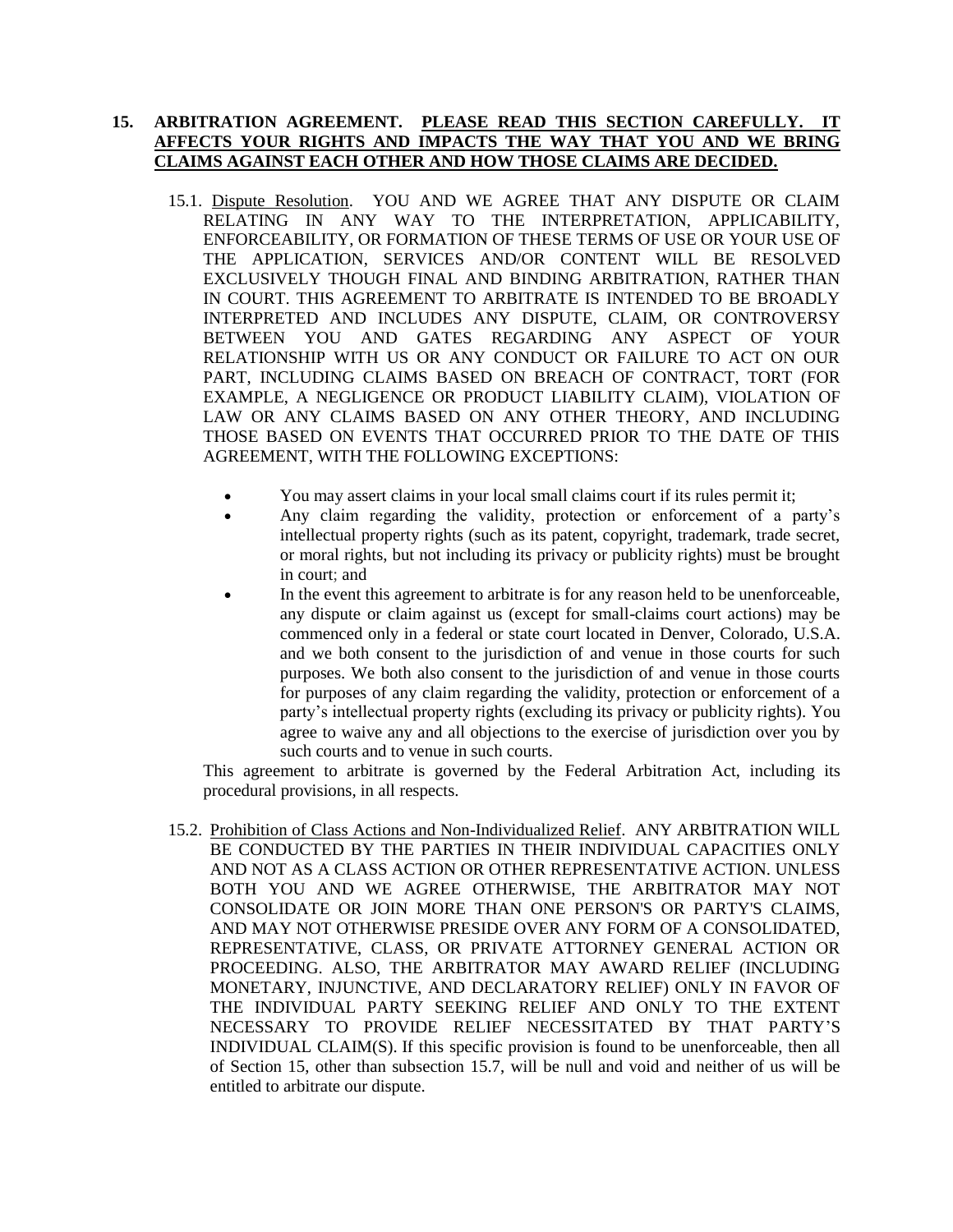- 15.3. Arbitration Rules. The arbitration will be administered by the American Arbitration Association ("AAA") and will be governed by AAA's Consumer Arbitration Rules ("AAA Rules"), as modified by this Agreement. The AAA Rules may be accessed at www.adr.org or by calling the AAA at 1-800-778-7879. The arbitrator shall be empowered to grant whatever relief would be available in a court under law or in equity, and must enforce the same limitations stated in this Agreement as a court would. The arbitrator will issue an award decision in writing but will not provide an explanation for the award unless you or Gates requests one. The arbitrator's award shall be final and binding, and judgment on the award rendered by the arbitrator may be entered in any court having jurisdiction thereof.
- 15.4. Demand for Arbitration. A party who intends to arbitrate ("Claimant") must first send to the other party ("Respondent") a written notice, entitled "Demand for Arbitration" ("Demand"). The Demand must: (a) briefly explain the dispute; (b) provide the Claimant's name and address, the address of the Claimant's representative (if the Claimant has one), and the Respondent's name and address (for Gates see below); (c) specify the amount of money in dispute, if applicable; (d) if the Claimant is requesting an in-person hearing, identify the requested location for the hearing; and (e) include a statement of what the Claimant wants. The Claimant must send one copy of the Demand to AAA at the same time the Claimant sends it to the Respondent. When sending a copy of the Demand to AAA, the Claimant must also include a copy of this arbitration agreement and any amendments to it (see Section [15.6\)](#page-6-0) and the then current filing fee required by the AAA. The Demand must be sent to the AAA at the following address:

American Arbitration Association Case Filing Services 1101 Laurel Oak Road, Suite 100 Voorhees, NJ 08043

Alternatively, the Demand may be filed with the AAA online using: AAA WebFile: https://www.adr.org. Any Demand to Gates should be addressed to: Gates Corporation, Attn: Legal Department, 1144 15th Street, Denver, CO 80202.

- 15.5. Filing, Administration and Arbitrator Fees. Payment of all filing, administration and arbitrator fees will be governed by the AAA's rules, unless otherwise stated in this Section [15.](#page-5-0) Any request for payment of filing, administration, and arbitrator fees by Gates should be submitted by mail to the AAA along with your Demand and Gates will make arrangements to pay all such necessary fees directly to the AAA. If the arbitrator determines that the claim(s) you assert in the arbitration are frivolous, you agree to reimburse us for all fees associated with the arbitration paid by Gates on your behalf that you otherwise would be obligated to pay under the AAA Rules.
- <span id="page-6-0"></span>15.6. Amendment to Arbitration Provisions. Notwithstanding any provision in this Agreement to the contrary, you and we agree that if we make any amendment to the arbitration provisions in this Section [15](#page-5-0) in the future (other than an amendment to any notice address or site link provided herein), that amendment shall not apply to any claim that was filed in a legal proceeding against Gates prior to the effective date of the amendment. The amendment shall apply to all other disputes or claims that have arisen or may arise between you and Gates. We will notify you of amendments to the arbitration provisions of this Section [15](#page-5-0) by posting the amended terms on [https://www.gates.com/us/en/about-us/policies,](https://www.gates.com/us/en/about-us/policies) and/or by providing notice to you by email, at least 30 days before the effective date of the amendments. If you do not agree to the amended terms, you may close your account with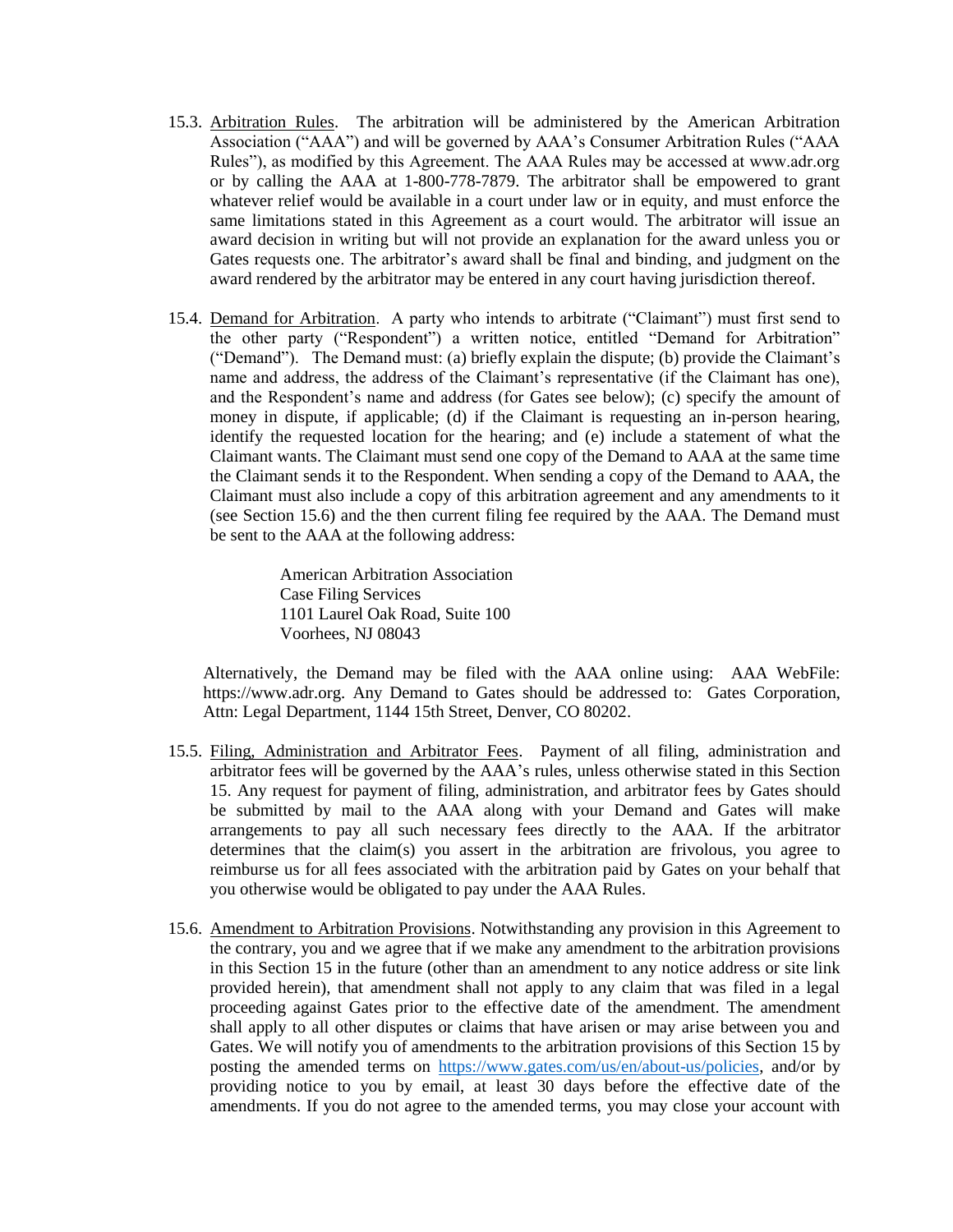Gates and delete the Application from your Mobile Device within the 30-day period and you will not be bound by the amended terms.

<span id="page-7-1"></span>15.7. JURY TRIAL AND CLASS ACTION WAIVER. IF FOR ANY REASON A CLAIM PROCEEDS IN COURT RATHER THAN IN ARBITRATION, YOU AND GATES EACH UNCONDITIONALLY WAIVE ANY RIGHT TO A JURY TRIAL. THIS MEANS THAT ANY CLAIM WOULD BE DECIDED BY A JUDGE, NOT A JURY. FURTHER, WITH RESPECT TO ANY CLAIM THAT PROCEEDS IN A COURT, YOU AND WE AGREE THAT EACH OF US MAY BRING CLAIMS AGAINST THE OTHER ONLY ON AN INDIVIDUAL BASIS AND NOT AS A PLAINTIFF OR CLASS MEMBER IN ANY PURPORTED CLASS, OR REPRESENTATIVE OR PRIVATE ATTORNEY GENERAL ACTION OR PROCEEDING.

#### **16. Miscellaneous.**

- 16.1. Geographic Restrictions. Gates is based in the State of Colorado in the United States. Access to and use of the Services may not be legal by certain persons or in certain countries. You understand and agree that if you access the Services or Content from outside the United States, you do so on your own initiative and are responsible for your access and/or use of the Services and/or Content in compliance with local laws.
- 16.2. Governing Law; Jurisdiction and Venue. These Terms of Use and any dispute or claim arising out of or related to these Terms of Use, their subject matter, or their formation (in each case, including non-contractual disputes or claims) shall be governed by and construed in accordance with the laws of the State of Colorado, other than such laws and case law that would result in the application of the laws of a jurisdiction other than the State of Colorado.
- 16.3. Limitation on Time to File Claims. ANY CAUSE OF ACTION OR CLAIM YOU MAY HAVE ARISING OUT OF OR RELATING TO THESE TERMS OF USE OR THE SERVICES (INCLUDING THE CONTENT) MUST BE COMMENCED WITHIN ONE (1) YEAR AFTER THE CAUSE OF ACTION OR CLAIM ACCRUES, OTHERWISE, SUCH CAUSE OF ACTION OR CLAIM IS PERMANENTLY BARRED.
- 16.4. Waiver and Severability. Our failure to exercise or enforce any right or provision of these Terms of Use will not constitute a waiver of such right or provision. If any provision of these Terms of Use is held by a court of competent jurisdiction to be invalid, illegal, or unenforceable for any reason, such provision shall be eliminated or limited to the minimum extent possible, and the remaining provisions of these Terms of Use will continue in full force and effect.
- 16.5. Entire Agreement. These Terms of Use, including our Privacy Policy [https://www.gates.com/us/en/utility/privacy-policy,](https://www.gates.com/us/en/utility/privacy-policy) and the Terms of Sale effective between Gates and you in the respective jurisdiction [https://www.gates.com/us/en/about](https://www.gates.com/us/en/about-us/policies/sales-terms-and-conditions)[us/policies/sales-terms-and-conditions,](https://www.gates.com/us/en/about-us/policies/sales-terms-and-conditions) all of which are incorporated by this reference,, constitute the sole and entire agreement between you and Gates with respect to the subject matter hereof, and supersede and replace all prior or contemporaneous understandings or agreements, written or oral, regarding such subject matter.
- <span id="page-7-0"></span>**17. Questions.** If you have any questions about the Services or these Terms of Use, please +1 (303) 744- 1911, email us at CorpComm@gates.com, or write to us at Gates Corporation, Attn: Corporate Communications, 1144 15th Street, Denver, CO 80202.